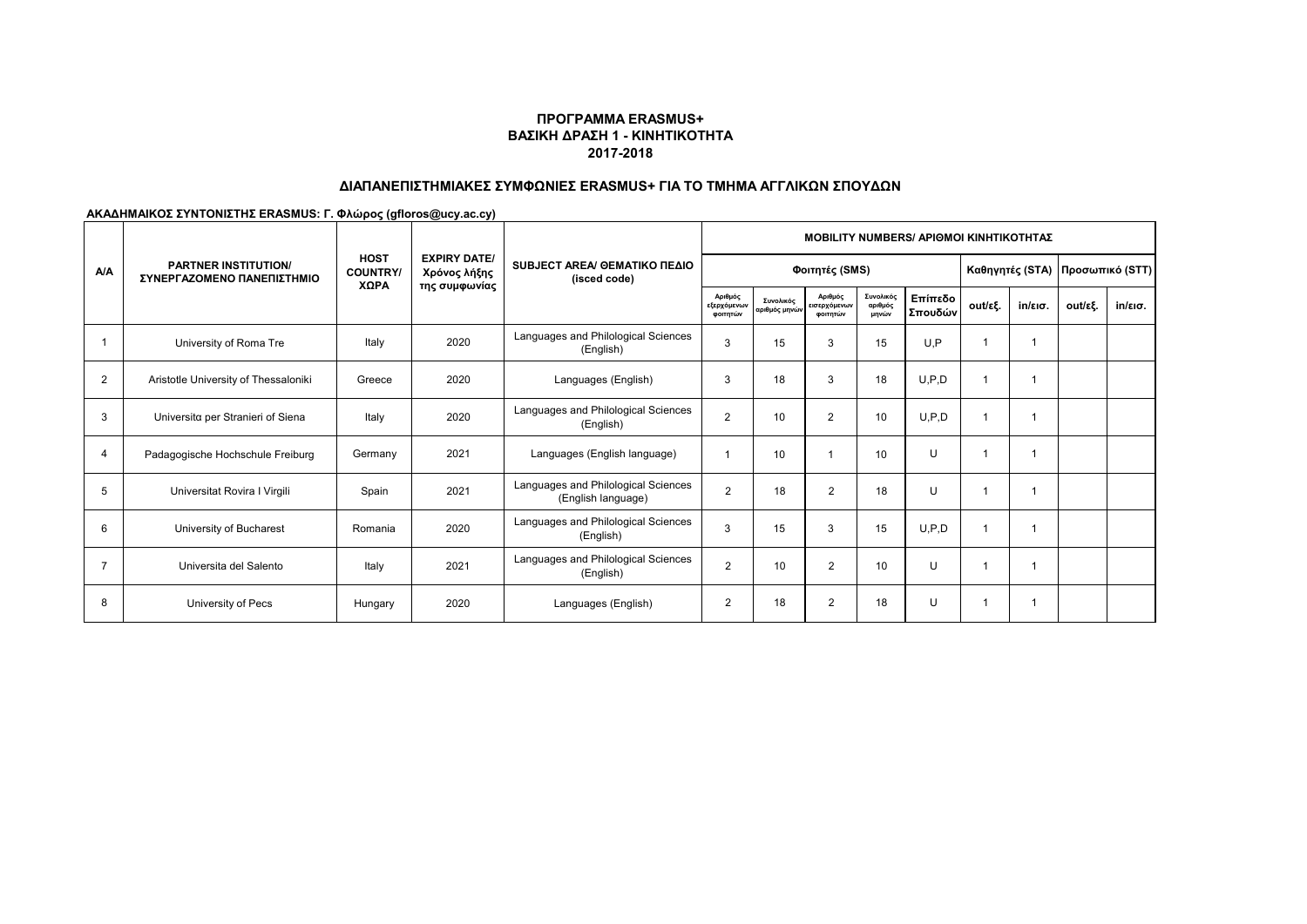# **ΔΙΑΠΑΝΕΠΙΣΤΗΜΙΑΚΕΣ ΣΥΜΦΩΝΙΕΣ ERASMUS+ ΓΙΑ ΤΟ ΤΜΗΜΑ ΑΓΓΛΙΚΩΝ ΣΠΟΥΔΩΝ**

|            | <b>PARTNER INSTITUTION/</b><br>ΣΥΝΕΡΓΑΖΟΜΕΝΟ ΠΑΝΕΠΙΣΤΗΜΙΟ |                                |                                                      | SUBJECT AREA/ GEMATIKO ΠΕΔΙΟ<br>(isced code)              | <b>MOBILITY NUMBERS/ APIOMOI KINHTIKOTHTAZ</b> |                                        |                                    |                               |                                 |                             |                                                  |         |                   |  |
|------------|-----------------------------------------------------------|--------------------------------|------------------------------------------------------|-----------------------------------------------------------|------------------------------------------------|----------------------------------------|------------------------------------|-------------------------------|---------------------------------|-----------------------------|--------------------------------------------------|---------|-------------------|--|
| <b>A/A</b> |                                                           | <b>HOST</b><br><b>COUNTRY/</b> | <b>EXPIRY DATE/</b><br>Χρόνος λήξης<br>της συμφωνίας |                                                           |                                                | Φοιτητές (SMS)                         |                                    |                               | Καθηγητές (STA) Προσωπικό (STT) |                             |                                                  |         |                   |  |
|            |                                                           | ΧΩΡΑ                           |                                                      |                                                           | Αριθμός<br>εξερχόμενων<br>φοιτητών             | Συνολικός<br>ιριθμός μηνώ <sup>,</sup> | Αριθμός<br>ισερχόμενων<br>φοιτητών | Συνολικός<br>αριθμός<br>μηνών | Επίπεδο<br>Σπουδών              | out/εξ.                     | $in/\epsilon$ ισ.                                | out/εξ. | $in/\epsilon$ ισ. |  |
| 9          | Universidad del Pais Vasco                                | Spain                          | 2020                                                 | Languages and Philological Sciences                       | $\overline{2}$                                 | 20                                     | 2                                  | 20                            | U                               | $\overline{1}$              | $\mathbf{1}$                                     |         |                   |  |
| 10         | University of Limerick                                    | Ireland                        | 2020                                                 | Languages and philological<br>sciences(english)           | 5                                              | 20                                     | 5                                  | 20                            | $\cup$                          | $\overline{1}$              | $\overline{1}$                                   |         |                   |  |
| 11         | Uniwersytet Warminsko-Mazurski W<br>Olsztynie             | Poland                         | 2021                                                 | Languages and Philological Sciences<br>(English)          | $\mathbf{1}$                                   | 5                                      | 2                                  | 10                            | U<br>P                          | -1                          | 1                                                |         |                   |  |
| 12         | <b>Tallinn University</b>                                 | Estonia                        | 2021                                                 | Languages and Philological Sciences<br>(English)          | $\overline{2}$                                 | 18                                     | $\overline{2}$                     | 18                            | U.P                             | -1                          | 1                                                |         |                   |  |
| 13         | Universidad de Granada                                    | Spain                          | 2021                                                 | Languages                                                 | 1                                              | 10                                     | $\mathbf{1}$                       | 9                             | U                               | -1                          | 1                                                |         |                   |  |
| 14         | Universitat Konstanz                                      | Germany                        | 2020                                                 | Languages and Philological<br>Sciences(English language)  | 2                                              | 20                                     | $\overline{2}$                     | 20                            | U.P.D                           | mutual<br>underst<br>anding | tbc upon tbc upon<br>mutual<br>underst<br>anding |         |                   |  |
| 15         | University of Porto                                       | Portugal                       | 2020                                                 | Languages and Philological Sciences<br>(English)          | $\overline{2}$                                 | 10                                     | $\overline{2}$                     | 10                            | $\cup$                          | $\mathbf 1$                 | $\mathbf{1}$                                     |         |                   |  |
| 16         | Universitat de Barcelona                                  | Spain                          | 2021                                                 | Languages and Philological Sciences<br>(English studies)  | 1                                              | 10                                     | $\mathbf{1}$                       | 10                            | U                               | -1                          | -1                                               |         |                   |  |
| 17         | Pedagogical University of Cracow                          | Poland                         | 2021                                                 | Languages (English Studies)                               | $\overline{2}$                                 | 10                                     | $\overline{2}$                     | 10                            | U, P                            | $\overline{1}$              | 1                                                |         |                   |  |
| 18         | Universidad de Castilla-La Mancha                         | Spain                          | 2020                                                 | Languages and Philological Sciences<br>(English language) | 3                                              | 18                                     | $\overline{2}$                     | 18                            | $\cup$                          | $\overline{1}$              | $\overline{1}$                                   |         |                   |  |
| 19         | University of Wrocklaw                                    | Poland                         | 2021                                                 | Foreign Languages(English)                                | $\overline{2}$                                 | 20                                     | $\overline{2}$                     | 20                            | U, P                            | $\mathbf 1$                 | 1                                                |         |                   |  |
| 20         | Justus Liebig Universitat Giessen                         | Germany                        | 2020                                                 | Languages and Philological<br>Sciences(English language)  | $\overline{2}$                                 | 20                                     | $\overline{2}$                     | 20                            | U.P                             | -1                          | 1                                                |         |                   |  |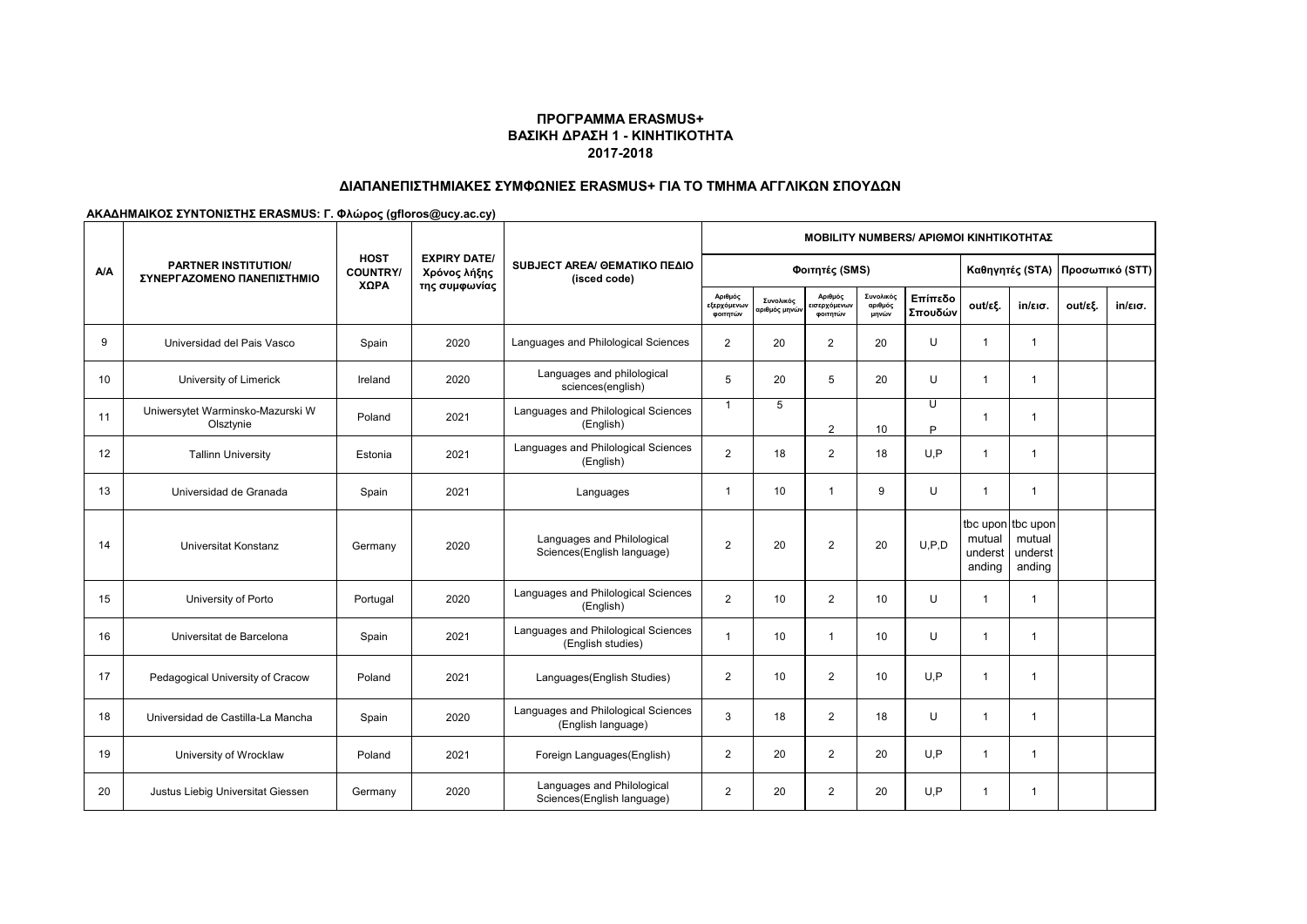# **ΔΙΑΠΑΝΕΠΙΣΤΗΜΙΑΚΕΣ ΣΥΜΦΩΝΙΕΣ ERASMUS+ ΓΙΑ ΤΟ ΤΜΗΜΑ ΑΓΓΛΙΚΩΝ ΣΠΟΥΔΩΝ**

|            | <b>PARTNER INSTITUTION/</b><br>ΣΥΝΕΡΓΑΖΟΜΕΝΟ ΠΑΝΕΠΙΣΤΗΜΙΟ |                               |                                                      |                                                           |                                    | <b>MOBILITY NUMBERS/ APIOMOI KINHTIKOTHTAZ</b> |                                    |                               |                                 |                |                   |         |                   |  |
|------------|-----------------------------------------------------------|-------------------------------|------------------------------------------------------|-----------------------------------------------------------|------------------------------------|------------------------------------------------|------------------------------------|-------------------------------|---------------------------------|----------------|-------------------|---------|-------------------|--|
| <b>A/A</b> |                                                           | <b>HOST</b><br><b>COUNTRY</b> | <b>EXPIRY DATE/</b><br>Χρόνος λήξης<br>της συμφωνίας | SUBJECT AREA/ GEMATIKO ΠΕΔΙΟ<br>(isced code)              |                                    | Φοιτητές (SMS)                                 |                                    |                               | Καθηγητές (STA) Προσωπικό (STT) |                |                   |         |                   |  |
|            |                                                           | ΧΩΡΑ                          |                                                      |                                                           | Αριθμός<br>εξερχόμενων<br>φοιτητών | Συνολικός<br>ιριθμός μηνών                     | Αριθμός<br>ισερχόμενων<br>φοιτητών | Συνολικός<br>αριθμός<br>μηνών | Επίπεδο<br>Σπουδών              | out/εξ.        | $in/\epsilon$ ισ. | out/εξ. | $in/\epsilon$ ισ. |  |
| 21         | Padagogische Hochschule Heidelberg                        | Germany                       | 2021                                                 | Languages (English studies)                               |                                    |                                                |                                    |                               |                                 | $\mathbf{1}$   | $\mathbf 1$       |         |                   |  |
| 22         | <b>Vytautas Magnus University</b>                         | Lithuania                     | 2020                                                 | Languages and Philological Sciences<br>(English)          | $\overline{2}$                     | 20                                             | $\overline{2}$                     | 20                            | U                               | $\mathbf{1}$   | $\mathbf{1}$      |         |                   |  |
| 23         | Universite de Cergy-Pontoise                              | France                        | 2020                                                 | Languages and Philological<br>Sciences(English language)  | $\overline{2}$                     | 20                                             | $\overline{2}$                     | 20                            | U.P                             | -1             | $\mathbf 1$       |         |                   |  |
| 24         | Universite de Caen Basse-Normandie                        | France                        | 2021                                                 | Languages and Philological<br>Sciences(English language)  | 3                                  | 27                                             | 3                                  | 27                            | U, P                            | $\mathbf{1}$   | $\mathbf{1}$      |         |                   |  |
| 25         | Elliniko Anikto Panepistimio (HOU)                        | Greece                        | 2020                                                 | Languages (English studies)                               | $\overline{1}$                     | 10                                             | $\mathbf{1}$                       | 10                            | P, D                            | $\mathbf{1}$   | $\overline{1}$    |         |                   |  |
| 26         | Universytet Opolski                                       | Poland                        | 2021                                                 | Languages and Philological Sciences<br>(English)          | $\overline{4}$                     | 20                                             | $\overline{4}$                     | 20                            | U.P.D                           | $\mathbf{1}$   | $\mathbf 1$       |         |                   |  |
| 27         | University of Eotvos Lorand                               | Hungary                       | 2021                                                 | Language and Philolgical<br>Sciences(English language)    | $\overline{2}$                     | 20                                             | $\overline{2}$                     | 20                            | U.P                             | $\mathbf{1}$   | $\mathbf 1$       |         |                   |  |
| 28         | University of Leeds                                       | UK                            | 2020                                                 | Languages and Philological Sciences<br>(English)          | 3                                  | 30                                             | 3                                  | 30                            | U                               | $\mathbf{1}$   | $\mathbf{1}$      |         |                   |  |
| 29         | Universidad De Jaen                                       | Spain                         | 2020                                                 | Foreign languages                                         | $\overline{2}$                     | 20                                             | $\overline{2}$                     | 20                            | U.P.D                           | $\mathbf{1}$   | $\mathbf 1$       |         |                   |  |
| 30         | University of Hradec Kralove                              | Czech<br>Republid             | 2021                                                 | Languages (english Language)                              | $\overline{1}$                     | 5                                              | $\mathbf{1}$                       | 5                             | U, P                            | $\mathbf{1}$   | $\mathbf{1}$      |         |                   |  |
| 31         | University Pablo de Olavide                               | Spain                         | 2020                                                 | Languages and Philological Sciences<br>(English language) | 3                                  | 30                                             | 3                                  | 27                            | U.P                             | $\mathbf 1$    | $\mathbf 1$       |         |                   |  |
| 32         | University of Jyvaskyla                                   | Finland                       | 2020                                                 | Languages and Philological<br>Sciences(English Language)  | $\overline{2}$                     | 10                                             | $\overline{2}$                     | 10                            | D                               | $\overline{2}$ | $\overline{2}$    |         |                   |  |
| 33         | Otto-Friedrich-Universitat Bamberg                        | Germany                       | 2020                                                 | Languages and Philological<br>Sciences(English language)  | $\overline{2}$                     | 20                                             | $\overline{2}$                     | 20                            | U, P                            | $\mathbf 1$    | $\mathbf{1}$      |         |                   |  |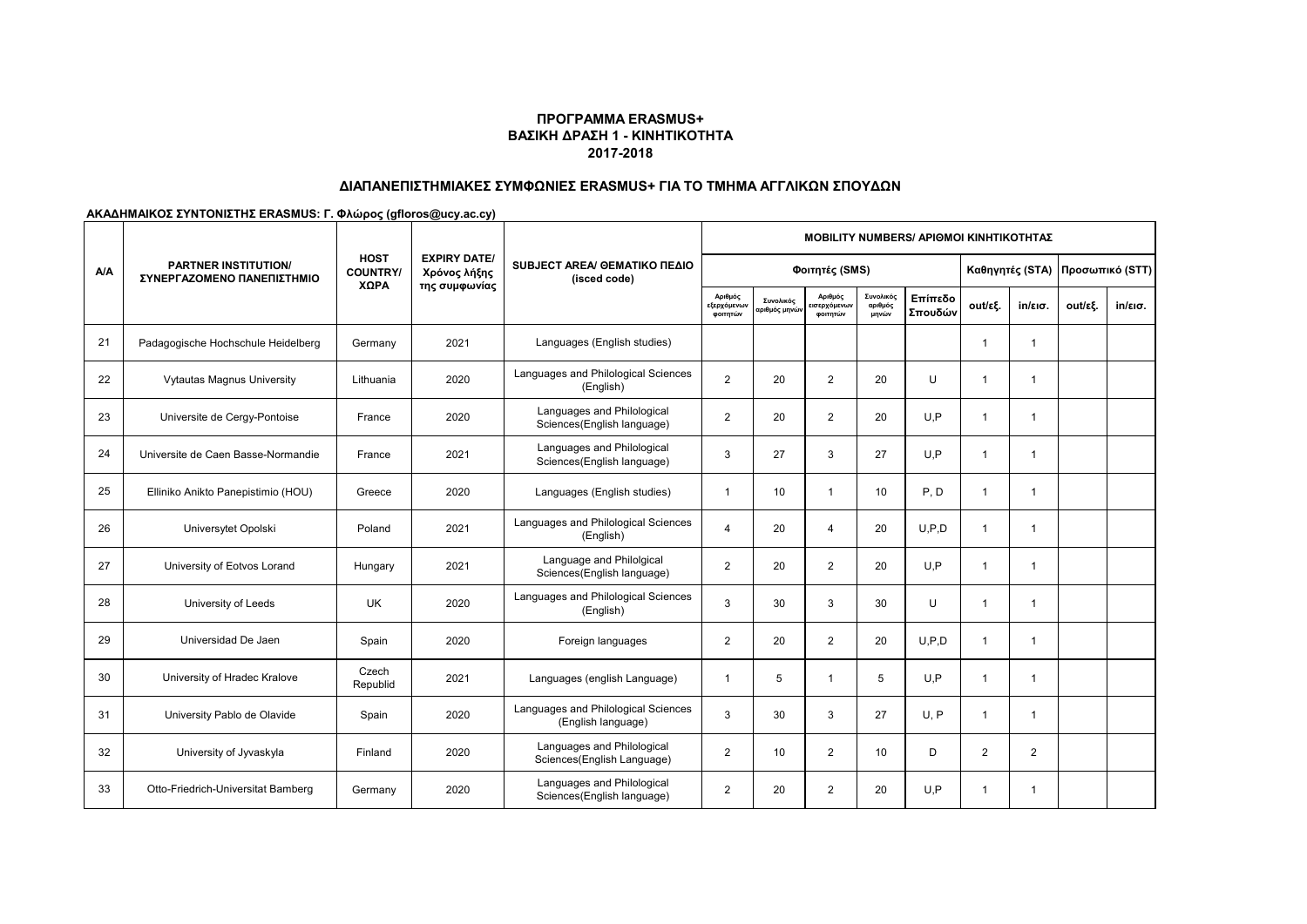# **ΔΙΑΠΑΝΕΠΙΣΤΗΜΙΑΚΕΣ ΣΥΜΦΩΝΙΕΣ ERASMUS+ ΓΙΑ ΤΟ ΤΜΗΜΑ ΑΓΓΛΙΚΩΝ ΣΠΟΥΔΩΝ**

|            | <b>PARTNER INSTITUTION/</b><br>ΣΥΝΕΡΓΑΖΟΜΕΝΟ ΠΑΝΕΠΙΣΤΗΜΙΟ |                                |                                                      | SUBJECT AREA/ GEMATIKO ΠΕΔΙΟ<br>(isced code)              | <b>MOBILITY NUMBERS/ APIOMOI KINHTIKOTHTAZ</b> |                                  |                                   |                               |                                 |                |                   |         |                   |  |  |
|------------|-----------------------------------------------------------|--------------------------------|------------------------------------------------------|-----------------------------------------------------------|------------------------------------------------|----------------------------------|-----------------------------------|-------------------------------|---------------------------------|----------------|-------------------|---------|-------------------|--|--|
| <b>A/A</b> |                                                           | <b>HOST</b><br><b>COUNTRY/</b> | <b>EXPIRY DATE/</b><br>Χρόνος λήξης<br>της συμφωνίας |                                                           |                                                | Φοιτητές (SMS)                   |                                   |                               | Καθηγητές (STA) Προσωπικό (STT) |                |                   |         |                   |  |  |
|            |                                                           | XΩPA                           |                                                      |                                                           | Αριθμός<br>εξερχόμενων<br>φοιτητών             | Συνολικός<br><b>χριθμός μηνώ</b> | Αριθμός<br>ισερχόμενω<br>φοιτητών | Συνολικός<br>αριθμός<br>μηνών | Επίπεδο<br>Σπουδών              | out/εξ.        | $in/\epsilon$ ισ. | out/εξ. | $in/\epsilon$ ισ. |  |  |
| 34         | Universite de Liege                                       | Belgium                        | 2021                                                 | Languages(English)                                        | 4                                              | 20                               | 4                                 | 20                            | U.P                             | -1             | $\mathbf 1$       |         |                   |  |  |
| 35         | University of Malaga                                      | Spain                          | 2020                                                 | Languages and Philological Sciences<br>(English language) | $\overline{2}$                                 | 20                               | 2                                 | 20                            | U                               |                | 1                 |         |                   |  |  |
| 36         | Universidad de A Coruna                                   | Spain                          | 2021                                                 | Foreign languages (English)                               | 3                                              | 30                               | 3                                 | 30                            | U.P.D                           |                |                   |         |                   |  |  |
| 37         | Kaunas University of Technology                           | Lithuania                      | 2020                                                 | Languages and Philological Sciences<br>(English)          | $\overline{2}$                                 | 10                               | 2                                 | 10                            | U.P                             | 1              | -1                |         |                   |  |  |
| 38         | University of lasi                                        | Romania                        | 2021                                                 | Languages (English studies)                               | 3                                              | 30                               | 3                                 | 30                            | U.P                             | 1              | $\overline{1}$    |         |                   |  |  |
| 39         | University of Bogazici                                    | Turkey                         | 2020                                                 | Languages and Philological Sciences<br>(English)          | $\overline{2}$                                 | 10                               | $\overline{2}$                    | 10                            | U.P.D                           |                | 1                 |         |                   |  |  |
| 40         | University of Cologne                                     | Germany                        | 2021                                                 | Languages and Philological Sciences                       | -1<br>$\overline{ }$                           | 9<br>9                           | $\mathbf{1}$<br>$\mathbf{1}$      | 9<br>9                        | U<br>P                          |                |                   |         |                   |  |  |
| 41         | University of Cagliari                                    | Italy                          | 2020                                                 | Languages and Philological Sciences<br>(English)          | $\overline{2}$                                 | 10                               | $\overline{2}$                    | 10                            | U.P.D                           | -1             | -1                |         |                   |  |  |
| 42         | University of Lodz                                        | Poland                         | 2021                                                 | Languages(english Language)                               | $\overline{2}$                                 | 10                               | $\overline{2}$                    | 10                            | U.P.D                           | $\overline{2}$ | $\overline{2}$    |         |                   |  |  |
| 43         | Metropolitan University Prague                            | Czech<br>Republic              | 2021                                                 | Languages (English)                                       | $\overline{2}$                                 | 12                               | $\overline{2}$                    | 12                            | U, P                            | -1             | -1                |         |                   |  |  |
| 44         | Vilniaus Universitetas                                    | Lithuania                      | 2021                                                 | Languages (English)                                       | $\overline{2}$                                 | 20                               | $\overline{2}$                    | 20                            | U, P, D                         | -1             | 1                 |         |                   |  |  |
| 45         | University of Malta                                       | Malta                          | 2021                                                 | Languages (English)                                       | $\overline{2}$                                 | 10                               | $\overline{2}$                    | 10                            | U, P, D                         | -1             | 1                 |         |                   |  |  |
| 46         | University of Malta                                       | Malta                          | 2021                                                 | Languages (English)                                       | $\overline{2}$                                 | 10                               | $\overline{2}$                    | 10                            | U, P, D                         | -1             | 1                 |         |                   |  |  |
| 47         | Aarhus University                                         | Denmark                        | 2021                                                 | Languages (English)                                       | $\overline{2}$                                 | 10                               | $\overline{2}$                    | 10                            | $\cup$                          | $\mathbf 1$    | $\overline{1}$    |         |                   |  |  |
| 48         | National and Kapodistrian University of<br>Athens         | Greece                         | 2021                                                 | Languages (English)                                       | $\overline{2}$                                 | 12                               | $\overline{2}$                    | 12                            | U.P                             | -1             | 1                 |         |                   |  |  |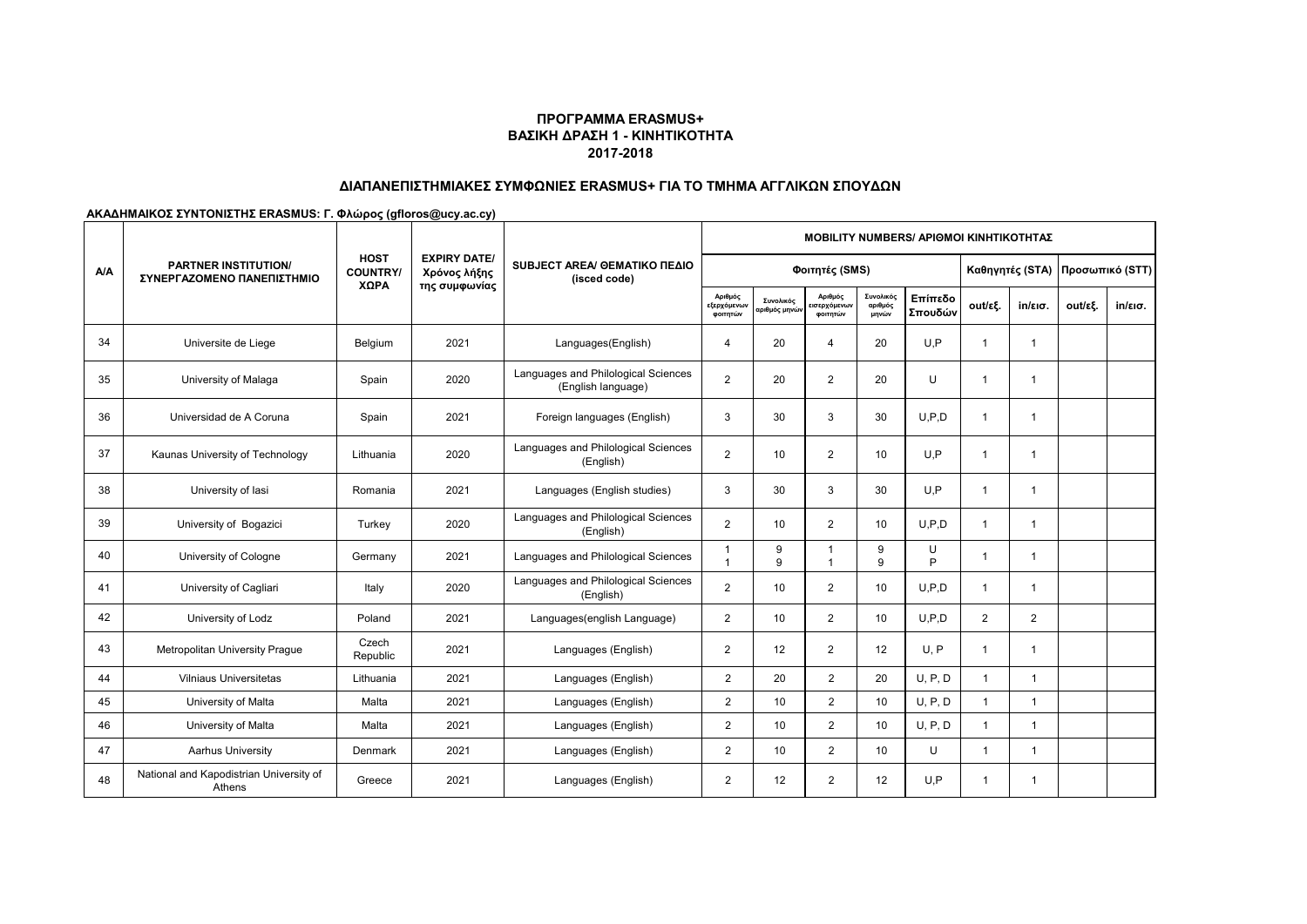# **ΔΙΑΠΑΝΕΠΙΣΤΗΜΙΑΚΕΣ ΣΥΜΦΩΝΙΕΣ ERASMUS+ ΓΙΑ ΤΟ ΤΜΗΜΑ ΑΓΓΛΙΚΩΝ ΣΠΟΥΔΩΝ**

|            |                                                                                             |                                        |                                                      | SUBJECT AREA/ GEMATIKO ΠΕΔΙΟ<br>(isced code)    | <b>MOBILITY NUMBERS/ APIOMOI KINHTIKOTHTAZ</b> |                                          |                                    |                               |                                 |                |                   |         |                   |  |
|------------|---------------------------------------------------------------------------------------------|----------------------------------------|------------------------------------------------------|-------------------------------------------------|------------------------------------------------|------------------------------------------|------------------------------------|-------------------------------|---------------------------------|----------------|-------------------|---------|-------------------|--|
| <b>A/A</b> | <b>PARTNER INSTITUTION/</b><br>ΣΥΝΕΡΓΑΖΟΜΕΝΟ ΠΑΝΕΠΙΣΤΗΜΙΟ                                   | <b>HOST</b><br><b>COUNTRY/</b><br>ΧΩΡΑ | <b>EXPIRY DATE/</b><br>Χρόνος λήξης<br>της συμφωνίας |                                                 |                                                | Φοιτητές (SMS)                           |                                    |                               | Καθηγητές (STA) Προσωπικό (STT) |                |                   |         |                   |  |
|            |                                                                                             |                                        |                                                      |                                                 | Αριθμός<br>εξερχόμενων<br>φοιτητών             | Συνολικός<br>αριθμός μηνώ <mark>ν</mark> | Αριθμός<br>ισερχόμενων<br>φοιτητών | Συνολικός<br>αριθμός<br>μηνών | Επίπεδο<br>Σπουδών              | out/εξ.        | $in/\epsilon$ ισ. | out/εξ. | $in/\epsilon$ ισ. |  |
| 49         | Universidad de Alicante                                                                     | Spain                                  | 2021                                                 | Languages (English)                             | $\overline{2}$                                 | 10                                       | $\overline{2}$                     | 10                            | U                               |                | $\mathbf{1}$      |         |                   |  |
| 50         | UNIVERSITY OF LJUBLJANA                                                                     | Slovenia                               | 2020                                                 | Languages (English)                             | 1 or 2                                         | 10                                       | 1 or 2                             | 10                            | U.P.D                           |                | 1                 |         |                   |  |
| 51         | Vrije Universiteit Brussel                                                                  | Belgium                                | 2020                                                 | Literature and Linguistics<br>(English)         | $\overline{2}$<br>$\overline{1}$               | 10<br>5                                  | $\overline{2}$<br>$\mathbf{1}$     | 10<br>5                       | U<br>P                          |                | 1                 |         |                   |  |
| 52         | Universität Passau                                                                          | Germany                                | 2021                                                 | Languages(English)                              | $\mathbf 1$                                    | 5                                        | $\mathbf{1}$                       | 5                             | U.P.D                           | -1             | 1                 |         |                   |  |
| 53         | University of Leeds                                                                         | <b>UK</b>                              | 2018                                                 | Literature and Linguistics<br>(English Studies) | $\overline{2}$                                 | 9                                        | $\overline{2}$                     | 9                             | $\cup$                          |                |                   |         |                   |  |
| 54         | Universite d'Aix Marseilles                                                                 | France                                 | 2021                                                 | Language acquisition(English)                   | $\overline{2}$                                 | 10                                       | $\overline{2}$                     | 10                            | P                               | $\overline{1}$ | $\mathbf{1}$      |         |                   |  |
| 55         | Julius-Maximillians-Universitat Wurzburg                                                    | Germany                                | 2020                                                 | Languages                                       | $\overline{2}$                                 | 10<br>5                                  | $\overline{c}$<br>$\mathbf{1}$     | 10<br>5                       | U<br>P                          |                | 1                 |         |                   |  |
| 56         | Universita Degli Studi Di Parma                                                             | Italy                                  | 2020                                                 | Languages (English)                             | $\overline{2}$                                 | 10                                       | $\overline{2}$                     | 10                            | U.P.D                           | -1             | 1                 |         |                   |  |
| 57         | Charles University in Prague                                                                | Czech<br>Republic                      | 2021                                                 | Languages                                       | $\overline{2}$                                 | 10                                       | 2                                  | 10                            | U.P                             | -1             | $\mathbf{1}$      |         |                   |  |
| 58         | State Higher Vocational School in<br>Tarnow(Panstwowa Wyzsza Szkola<br>Zawodowa w Tarnowie) | Poland                                 | 2020                                                 | Languages(English)                              |                                                |                                          |                                    |                               |                                 | -1             | 1                 |         |                   |  |
| 59         | Sofia University                                                                            | Bulgaria                               | 2020                                                 | Languages(English Language)                     | $\overline{2}$                                 | 10                                       | 2                                  | 10                            | U.P                             | -1             | 1                 |         |                   |  |